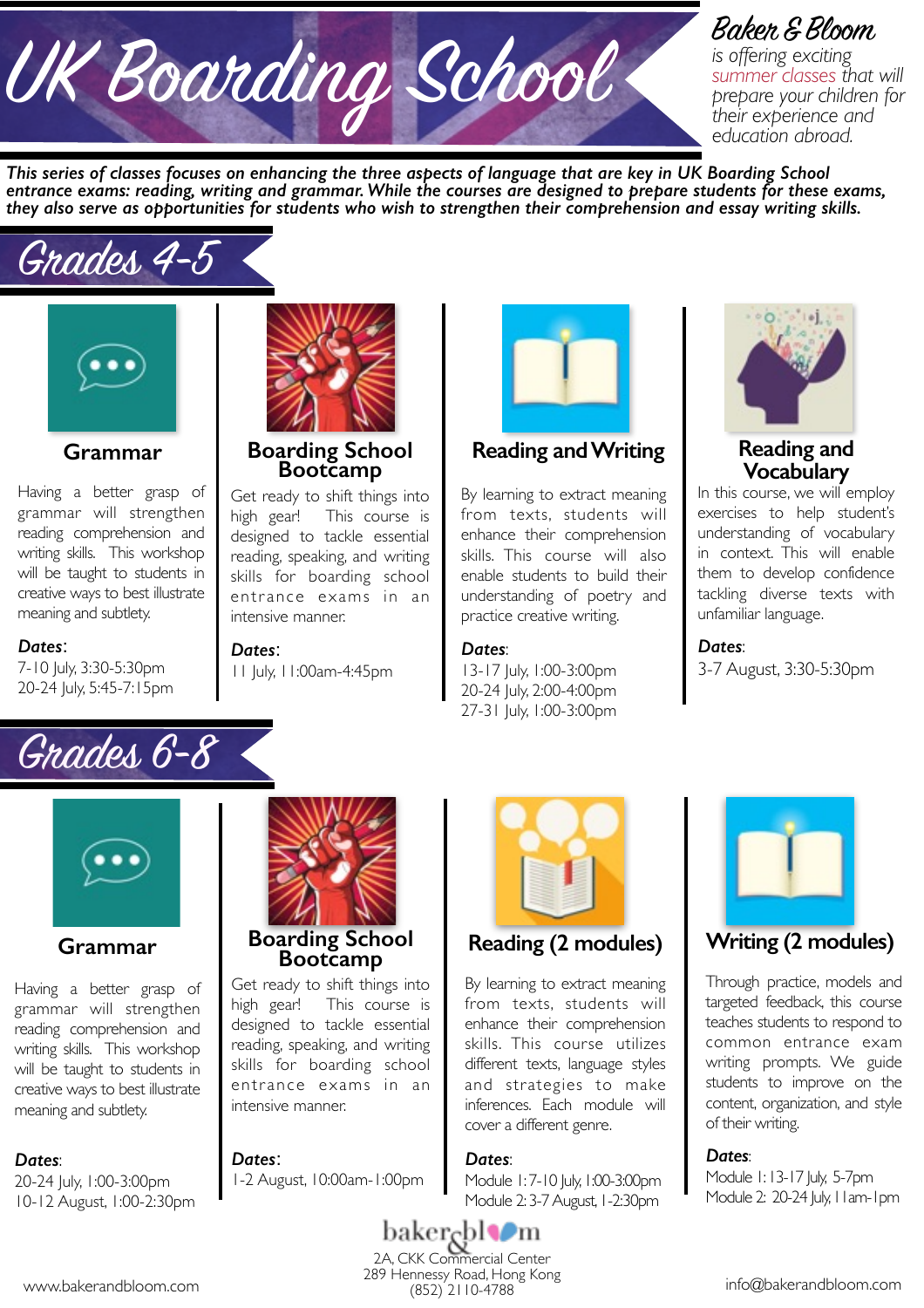## baker<sub>gbl</sub>om UK Boarding School

2015 Summer Courses for GRADES 4 to 5

#### G4-5 Grammar

Week 3: 7 - 10 July (T-F) 3:30 - 5:30pm

#### G4-5 UK Boarding School Bootcamp

Week 3: 11 July (Sat) 11:00am - 4:45pm

#### G4-5 UK Boarding School Reading & Writing Week 4: 13 - 17 July (M-F)

1:00 - 3:00pm

#### G4-5 Grammar

Week 5: 20 - 24 July (M-F) 5:45 - 7:15pm

#### G4-5 UK Boarding School Reading & Writing

Week 5: 20 - 24 July (M-F) 2:00 - 4:00pm

#### G4-5 UK Boarding School Reading & Writing Week 6: 27 - 31 July (M-F) 1:00 - 3:00pm

#### G4-5 UK Boarding School Reading & Vocab Week 7: 3 - 7 August (M-F) 3:30 - 5:30pm